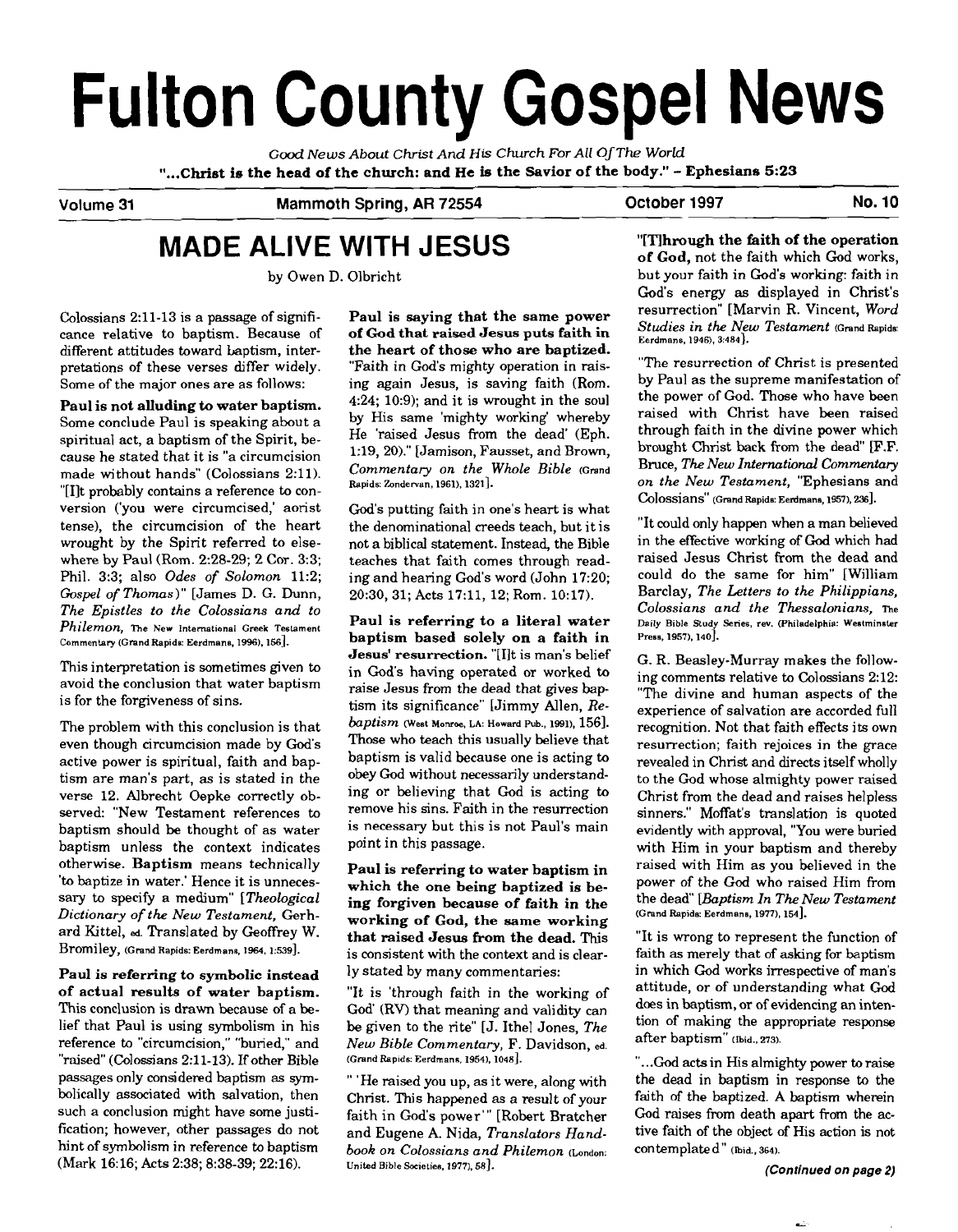# **FULTON COUNTY GOSPEL NEWS USPS Publication** # **21 1780**

... is a Periodical publication issued monthly by the Church of Christ at Third and Bethel (P.O. Box 251), Mammoth Spring, AR 72554-0251. POSTMASTER: Please mail all changes of address to the above address.

FCGN is mailed **free** of charge to any who care **to** receive it. We will be happy to add any names to the regular mailing list If you send in a name we must have a complete address, including number and street name, or R.R. or HCR number, plus box number. or a P.O. Box number and the NINE DIGIT ZIP CODE. This paper is supported by vol**untary** contributions for which we are grateful. **Financial** information will be furnished upon request. *Mail all* **address corrections or manuscripts to:** 

# **FULTON COUNTY GOSPEL NEWS**

*P.* **0.** *Box 251 Mammoth* **Spring,** *AR 72554* 

# **(Continued from page 1)**

"The mighty working of God as already demonstrated in the resurrection of Christ is thus the object of the believer's confidence. The argument would then be as follows: They had accepted the fact of Christ's resurrection. This was the signal demonstration of the power of **God.** and in reliance upon that power they had known a spiritual resurrection in union with Christ" [Herbert M. Carson, The *Epistles of Paul to the Colossians and Philemon,* Tyndale New Testament Commentaries **(Grand** Rapids: **Eerdmans. 1979). 66-67].** 

A better statement of this passage could not be made than the last quoted exposition. Paul's message is that in baptism one is spiritually circumcised and made spiritually alive by God because in baptism he has faith that God can accomplish this, which faith is in God's activity, the same working that raised Jesus. He believes this is done without human hands, by God Himself. It is not faith in the preacher, the water, one's self, or one's own acts (or anything else he does physically). He receives this benefit because of faith in what God is doing, faith in that same working of God, that same divine activity, that raised Jesus.

If one can have faith that **God** so worked as to put new life in Jesus' dead body, surely he can have **a** solid basis for faith that God can give him spiritual life because he is buried and raised with Jesus in baptism. The one who is so co-buried and co-raised is also co-made alive with Jesus. He can have faith that because the power of God's mighty work raised Jesus, God can also put spiritual life into him and spiritually circumcise him by removing his old life and forgiving his sins.

The validity of the act is dependent on faith in what God is doing. **The act by itself does not spiritually circumcise one or make one alive with Jesus.**  Faith in God's working, apparent in His raising Jesus, is what causes God to act in the life of the one being baptized. The physical act without faith in what God is doing is simply an empty, valueless ritual.

In order to have faith in the working of God, one must understand what God is doing when he is being baptized. God is removing his sins and sinful physical approach to life, and making him spiritually alive. This is all because he has faith that God can and will do this.

**We can conclude from this passage that Paul makes faith in God's working the basis for God's acting when one is being baptized, and that baptism has no innate ability to bring about such effects.** Baptism to Paul is the moment in which God acts because a person finds in Jesus' resurrection adequate evidence to believe that God can also work to resurrect him to a new life and remove his sinful past. Based on Jesus' resurrection he can have faith God will powefilly work in his life as he submits to Jesus by being baptized.

> 305 W. Maryland Ave. Sherwood, **AR** 72120

**Edibr'a Note: 1 realize that frequent lessons on the**  manner, meaning and purpose of baptism will draw some criticism from some of our readers who do not **understand the necessity of baptism in God's plan of salvation. However, lessons such as the one above are greatly needed. It is precisely because much of the religious world denies the essentiality of baptism that such articles are written, with the hope that these lessons will lead others to see the truth. Many who "say\* baptism is important deny it is easential or that one must have a clear understanding of why the Scripturea say we must be baptized. We cannot force people to believe these things. All we can do is to repeatedly teach what the Bible says about these matters and pray that good and honest hearts will heed what the Bible says, not what is popular or what is taught in creedbooks of the denominations. Brother Olbricht has written an excellent study on the purpose of baptism, entitled, Baptism: New Birth or Empty Ritual. I have read a great many books on the subject or baptism, and I can say without any hesitation that this is the Iinest book available on the purpose of being baptized! You can order the book from the author for \$7.00, plus postage. His address is at the conclusion of his article. You will**  benefit greatly from this book on this vital Bible topic.

# **CONFRONTATION BETWEEN APROVOKERANDAPROPHET**

*'And it came to pass, when Ahab saw Elijah, that Ahab said unto him, Art thou he that troubleth Israel? And he answered, I have not troubled Israel; but thou, and thy father's house, in that ye have forsaken the commandments of the Lord, and thou hast followed Baalim"* **1** *Kings* **18:17-18.** 

During the Bible period of the divided kingdom we see that all of the kings in the Northern Kingdom, Israel, were wicked. King Ahab, the seventh king to reign in the Northern Kingdom was the most wicked. 'IAnd Ahab the son of *Omri* did evil in the sight of the *Lord* above all that **were** before him"(1 Kings 16:30). In 1 Kings 16:33 it was said of him that he **"...did more to provoke the Lord God of Israel to anger than all the kings of Israel that were before him!'** 

In Kings 18:27, King Ahab, the provoker of God, confronts Elijah, the prophet of God. In this confrontation, the provoker of God made a charge against the prophet of God, "Art **thou he that troubleth Israel?''**  He accuses Elijah of bringing trouble to Israel. Ahab thought that Elijah was nothing but a troublemaker. Just because one is accused of causing trouble doesn't mean that it is true. And it certainly was not true in this **case.** Have you ever been charged with causing trouble in the church?

When we look at some of the things hap pening in the church today, who is the cause of the trouble? Unbelievable as it may sound, the faithful child of God as he declares, demonstrates and defends the Truth is charged by some as being the "troublemaker." Let's see who the real troublemaker is:

# *WHO IS THE TROUBLEMAKER IN THE CHURCH*

(1) It is the one who *CONFORMS* to false doctrine, not the one who *CEASES*  it (Romans 12:l-2; Galatians 5:19-23).

(2) It is the one who *COMMENDS* false doctrine, not the one who *CONDEMNS*  it (Ephesians 6:lO-17).

(3) It is the one who *CONDONES* false doctrine, not the one who *CRIES OUT*  against it (Acts 20:27-31).

(4) It is the one who *CONTINUES* in false doctrine, not the one who *COMES OUT* of it (Romans 12:21).

(5) It is the one who *COVERS UP* false doctrine, not the one who *CORRECTS*  it (2 Timothy 4:2-4).

(6) It IS the one who *COMPLIMENTS*  false doctrine, not the one who *CEN-SURES* it (Titus 1:9-11).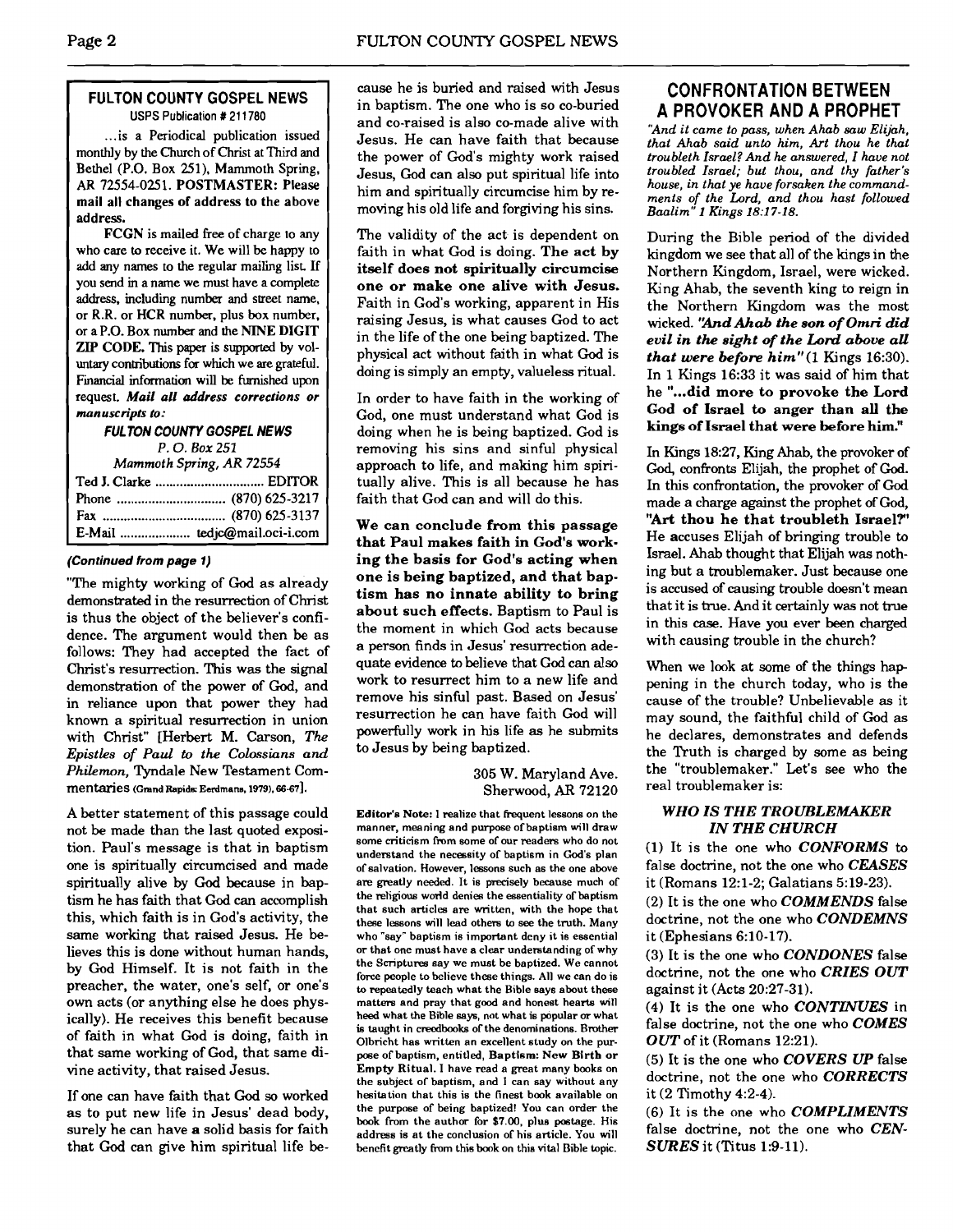(7) It is the one who is *CONTENT* in false doctrine, not the one who *CONTENDS*  against it (Jude 3).

(8) It is the one who *CONTRIBUTES* to false doctrine, not the one who *CON-FUTES* it (Ephesians 5:ll).

(9) It is the one who *CHEERS* false teachers, not the one who *CHECKS OUT* false teachers (1 John 4:1).

(10) It is the one who *CHOOSES* to sit at the feet of false teachers, not the one who *CAUS* the names of false teachers (I1 Timothy 2:17-18).

(11) It is the one who *COMFORTS* the false teacher, not the one who *CAU-TIONS* others about the false teacher (Matthew 7:15).

(12) It is the one who *CALLS* the false teacher sound, not the one who *CALLS*  upon the false teacher to speak whereof he stands (I Peter 3:15).

Following the charge by Ahab, Elijah the prophet corrected Ahab, the provoker. *'hd he cumwered, I have not troubled Israel; but thou, and thy father's house, in that ye have forsaken the commandments of the* Lam?, *and thou hast followed Baalim"* (I Kings 18:18). People who make false charges need to be corrected. When people make false charges against Christ, his commands or his church we must correct them by *'speaking the truth in love''* (Ephesians 4:15). We must stand ready always to *'kpeak as the oracles of* **God"** (I Peter 4:ll). We must be *'kady always to give an answer to every* man *thd asketh you a reason of the hope that is in you with meekness and fear"* (I Peter 3:15).

Elijah correctly directed Ahab to the real cause of the trouble in Israel. They had ceased following God's Word and had commenced following godless ways. When we turn from God's way, trouble will always be there because we will be in that godless way.

Whenever we are confronted about spiritual things let us have the courage to do what the Bible commands and to call upon others to do the same. Let us be careful and cautious lest we become "trouble" in God's sight.

# - Jerry **W.** Joseph

*There are a lot of old and strange gods waiting in the shadows of ow lives in search of new subjects. They leave only when the true and living God is given the place of prominence in our hearts.* 

*More time in God's house will bring about better times in our house.* 

# **GUIDELINES FOR BIBLE CLASS TEACHERS**

# **by** Lou Hale

This material is sent forth. with conviction that if learned and applied will make all teachers and prospective teachers aware of the importance of proper preparation to teach a Bible class. There are at least four areas of preparation that must be considered.

The first one is **character.** We make specific reference to credibility. Jesus said, "Therefore by their fruits you will know them" (Matthew 7:20). This is one of the strongest lessons that people learn about us. We should make periodic self evaluations by asking ourselves, **"Am** I capable of teaching a Bible class? **Am** I trusted by others for their spiritual needs? Do I see myself as being praiseworthy? How do others see my credibility?" These questions must receive a positive reply before an individual will become an effective teacher. The other part of the character that we must deal with is **integrity.** This is produced by our words becoming a reality, or to say the same thing in another way, we must walk our talk (Matthew 7:21).

The second thing that we want to discuss in our preparation is **knowledge,** specifically Biblical knowledge. The greatest expectation that God has of me, and of all His followers, is to know and adhere to His word. This brings about development in the individual, and development is a must in order for one to be an effective teacher (Hebrews 5:12-13; 11 Timothy 3:16-17). Furthermore, development equips us with the ability to arouse and influence the minds of those who are taught. It provides the ability to make good, positive, long lasting deposits in their minds that will last and be used for a lifetime.

The third part is the **proper relationship with others.** Teachers must be able to recognize and deal with the emotional needs of those whom they teach. This involves feelings and associations. Study Acts 2 and see how their emotional needs were fulfilled. In society today people have the same emotional needs and are crying out for help. As Bible class teachers we must supply them with the Biblical teaching to meet their needs. Teachers do this by developing communication skills, recognizing indicators, and practicing empathetic listening. Practicing these characteristics will bring about love and trust between the teacher and the students, which is a foundation for a good relationship.

The fourth area of preparation is the **ability to present a logical lesson.**  Logic is important for many reasons. Without it there is no proper **reasoning.**  The Scriptures teach us to reason together. As teachers we must produce and deliver the material logically, in order for the student to follow and make application. Reason brings forth all the important factors of visualization. If the students cannot visualize themselves as being part of the lesson that is being presented, they will not and **cannot**  make a response. Presenting material logically is an **absolute** factor for our success as a Bible class teacher.

Finally, in closing, a word of caution: do not become wrapped up in your own ideas and opinions. Make sure that what you present in your teaching is the doctrine of Christ (2 John 9). Be genuine in what you are teaching and make sure that you are a product of it. This is an incentive to those who hear to become a follower. When we put it all together  $-$  character, knowledge, relationship, and logic - we see the type of teacher that Jesus was and the importance of our preparation.

"My brethren, let not many of you become teachers, knowing that we shall receive a stricter judgment" (James 3:l).

Now one can see the importance of the proper preparation before one attempts to teach a Bible class. I hope this will help all of us who teach to become better teachers, and those who are anticipating teaching to start now preparing for the time when you will be called upon to teach a Bible class.

> 369 N. Main Spencer, IN 47460

# **BEAT A CHARGE THEN!**

School boys and girls have heard the story of Napoleon. Apparently defeated **after** one of his great battles, he called a drummer boy to him and commanded him to beat a retreat. The boy looking for a moment at the retreating army, answered, "Sire, marshal never taught me to do a retreat, but I can beat a charge gloriously." "Beat a charge, then," was Napoleon's stern command. When the battle was over, defeat had been turned into victory all because the drummer boy did not know how to beat a retreat.